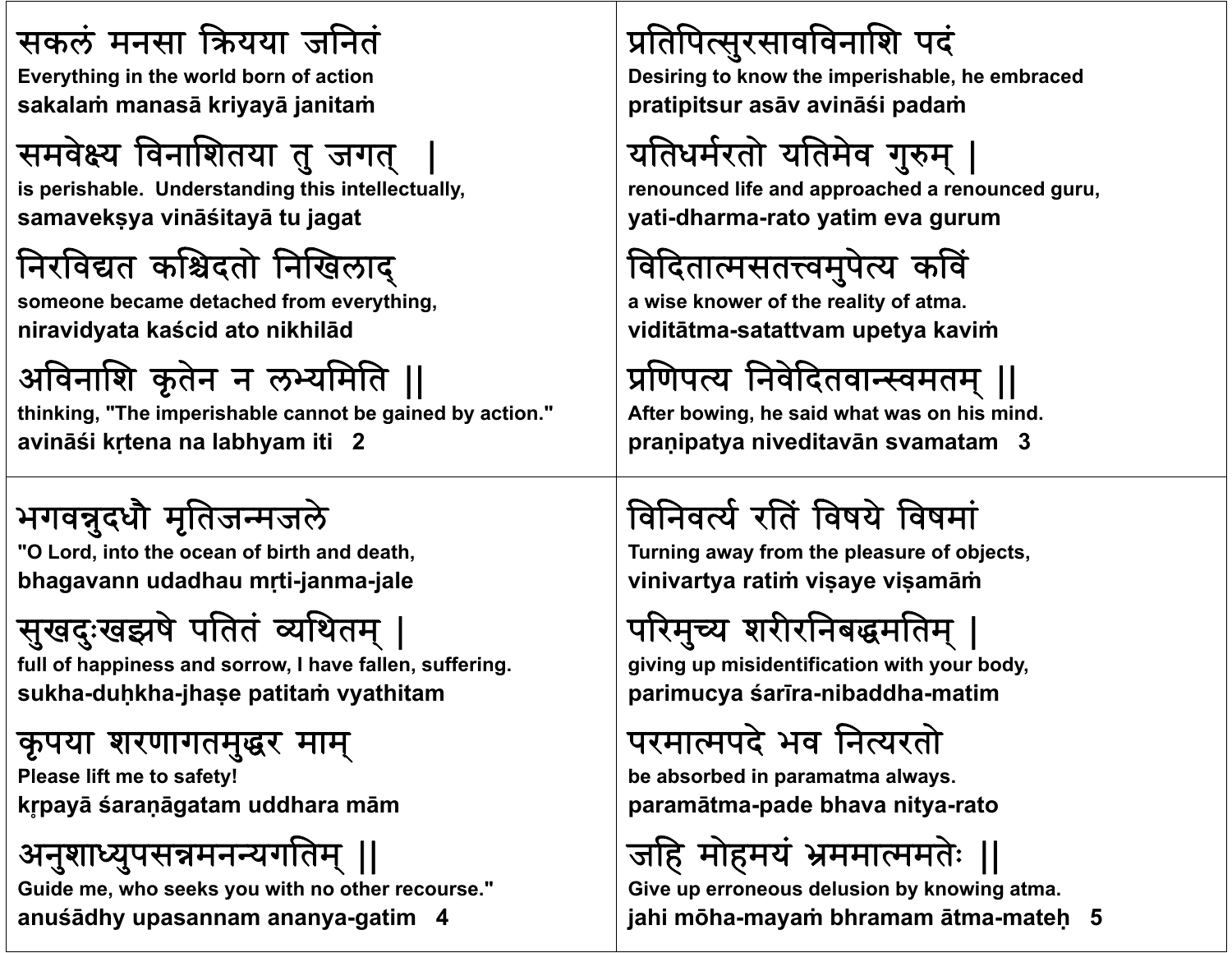### विसृजान्नमयादिषु पश्चसु ताम्

**Gi f ith d t th fi Give up forever, with regard to the five k h os as, visṛjānna-mayādiṣ<sup>u</sup> pañcasu tā<sup>m</sup>**

# अहमस्मि ममेति मतिं सततम् |

**th ti f "I" d " i " the wrong notions of "I" and "mine". aham asmi mameti matiṁ satatam**

### दृशिरूपमनन्तमृतं विगुणं

**Li i l i l i h li i imitless consciousness, real, without qualities, dṛśi-rūpam anantam ṛtaṁ viguṇaṁ**

# दयथमवहे सदाहमित ||

**abiding in the heart -- know always as the real "I". hṛdayastham avehi sadāham iti 6**

### दिनकृत्प्रभया सदृशेन तदा

Like by the light of the sun (objects are revealed), **dinakṛt-prabhayā sadṛśena tadā**

# जनधीचरत सकले वचता |

by unchanging I-consciousness, the activities of all minds **jana-dhī-caritaṁ sakale svacitā**

# वदत भवताऽवकृतने सदा

**i l ld s always revealed. viditaṁ bhavatā 'vikṛtena sadā**

### यत एवमतोऽसित एव सदा ||

**Since this is so, there is never bondage. yata evam ato 'sita eva sadā 8**

### जलभेदकृता बहतेव रवेर्

Due to different bodies of water is the manyness of the sun. **jala-bheda-kr̥tā bahuteva raver**

# र्घटिकादिकृता नभसोऽपि यथा |

**D t t t i th Due to pots, etc is the manyness of space. ghaṭikādi-kṛtā nabhaso 'pi yathā**

## मतिभेदकृता तु तथा बहता

**S d diff i d i h So too, due to different minds is the manyness mati-bhedakṛtā tu tathā bahutā**

# तव बुद्धिदृशोऽविकृतस्य सदा ||

**of your ever-unchanging consciousness. tava buddhi-dṛśo 'vikṛtasya sadā 7**

# उपरागमपेक्ष्य मतिर्विषयैर

**Th i d b i ff t d b bj t The mind, being affected by objects, uparāgam apekṣya matir viṣayair**

## विषयावधृतिं कुरुते तु यतः |

**gai k l d f th ins knowledge of them. viṣayāvadhṛtiṁ kurute tu yataḥ**

## तत एव मतेर्विदिताविदिता

**F h i d ll k k For the mind, all known or unknown tata eva mater viditāviditā**

# विषयास्तु ततः परिणामवती ॥

**are objects. Therefore, the mind is subject to change. viṣayās tu tataḥ pariṇāmavatī 9**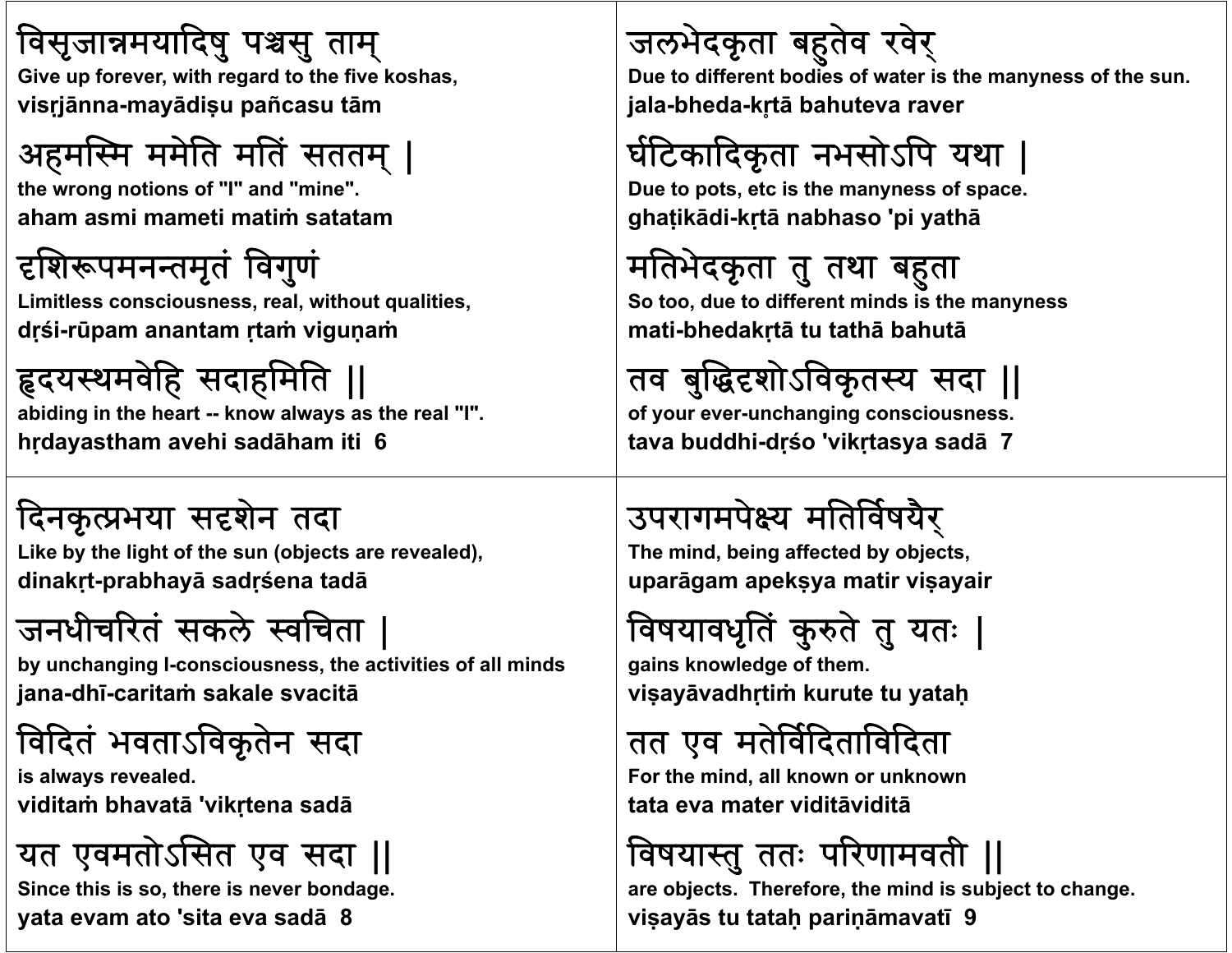# चरितं तु धियः सकलं सततं

**All ti iti f th i d l All activities of the mind are always caritaṁ tu dhiyaḥ sakalaṁ satataṁ**

# विदितं भवता परिशुद्धचिता |

**kb I nown by pure I-consciousness. viditaṁ bhavatā pariśuddha-citā**

# मतिभेदगुणो न हि तेऽस्ति ततो

So, the various qualities in the mind do not belong to you. **mati-bheda-guṇ<sup>o</sup> na hi te 'sti tato**

### यत एवमतोऽसदृशस्तु धिया ||

**Since this is so, you are different from the mind. yata ēvam ato 'sadṛśas tu dhiyā 11**

### विषयाकृतिसंस्थितिरेकविधा

One kind of thought is in the form of objects, **viṣayākṛti-saṁsthitir eka-vidhā**

### मनसस्तु सदा व्यवहारविधौ

always present in the mind during worldly activities. **manasas tu sadā vyavahāra-vidhau**

## अहमित्यपि तद्विषया त्वपरा

Another kind of thought in the form of "I". **aham ity api tad-viṣayā tv aparā**

# मतिवृत्तिरवज्वलितात्मचिता ||

**These mental activities are illumined by consciousness. mati-vṛttir avajvalitātma-citā 14**

### परसंविदिताः सततं हि यतो

**Al k b i Always known by consciousness, para-saṁviditāḥ satataṁ hi yato**

# न विदुः स्वममी विषयास्तु ततः |

**obj t t k th l bjects cannot know themselves. na viduḥ svam amī viṣayā<sup>s</sup> tu tataḥ**

# मतयोऽपि तथा परसंविदिता

**Th i d i l l k b i The mind is also always known by consciousness. matayo 'pi tathā para-saṁviditā**

# न विदुः स्वममूर्विषयास्तु यथा ||

**It cannot know itself, as in the case of those objects. na viduḥ svam amūr viṣayās tu yathā 13**

# पुरुषस्य तु धर्मवदुद्भवति

**(I-th ht) lik tt ib t f i thought) seems like an attribute of consciousness puruṣasya tu dharmavad udbhavati**

# स्वरसेन मतेः स्वगुणोऽपि यतः

even though it is naturally an attribute of the mind. **svarasena mateḥ svaguṇ<sup>o</sup> 'pi yataḥ**

#### अत आत्मगुणं ेप्रतियन्ति जना

**I lik ib f i f l It seems like an attribute of consciousness for people ata ātma-guṇaṁ pratiyanti janā**

# मतिवृत्तिमिमामहमित्यबुधाः ।|

**who don't know the I-thought to be a mental activity. mati-vṛttim imām aham ity abudhāḥ 15**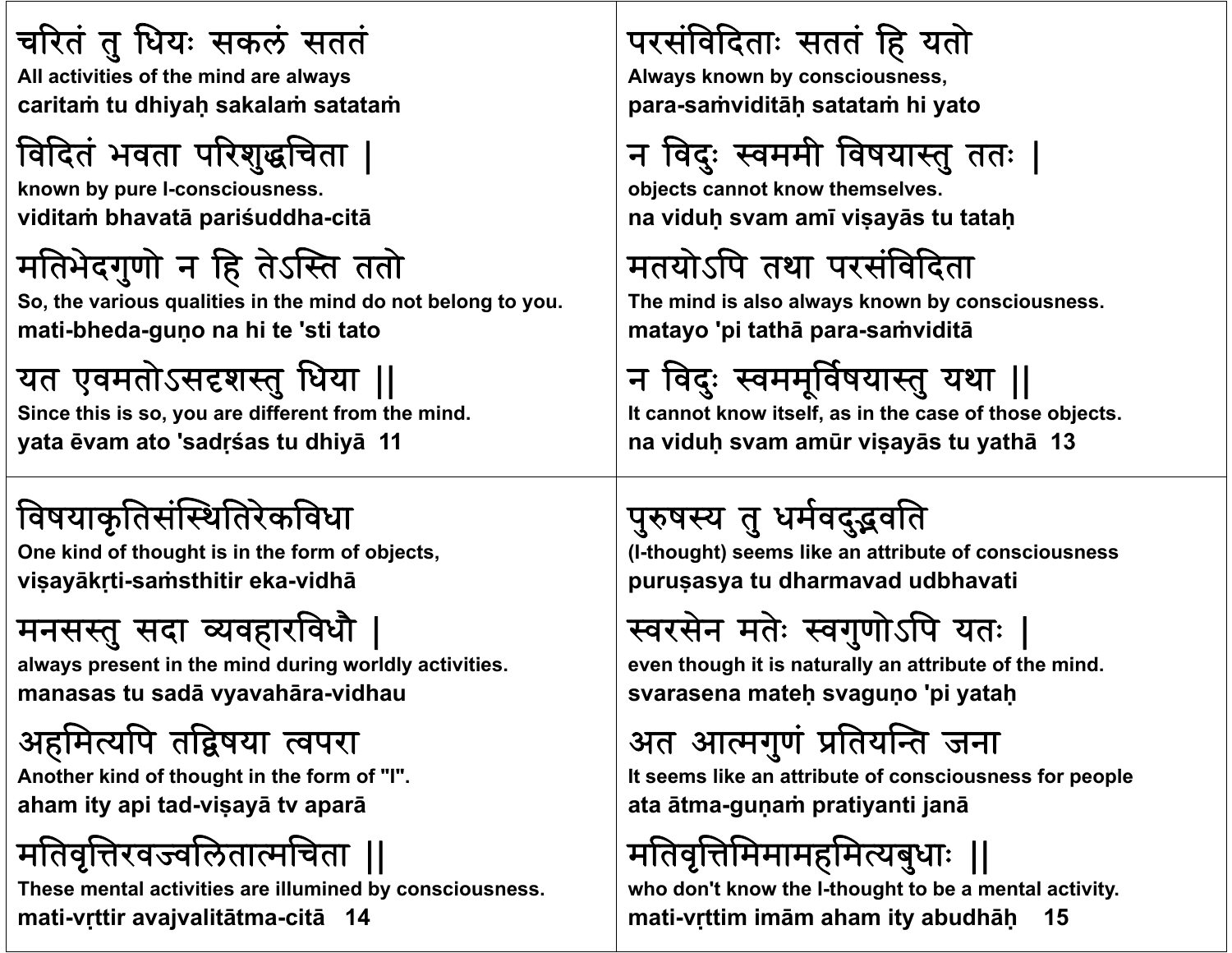### उपलयघटादिनभवै भवेन्

**Ab t i d bj t lik t About perceived objects like pots, upalabhya-ghaṭādi-nibhaiva bhaven**

# मनसो यदि संस्थितिरेकविधा

if the mind has only one kind of thought, **manaso yadi saṁsthitir eka-vidhā**

### पुरुषस्य चितिश्च न विक्रियते

**andi i d h d since consciousness undergoes no change, puruṣasya citiś ca na vikriyate**

# मतिवृत्तिमपेक्ष्य घटादिनिभाम् ||

**mental activity would only be like a pot, etc. mati-vṛttim apekṣya ghaṭādi-nibhām 17**

### अपहाय न कश्चिदहङ्करणं

**With t th I Without the I-th ht oug , no one apahāya na kaścid ahaṅ-karaṇaṁ**

# व्यवहारमुपैति कदाचिदपि

**ever engages i ti iti in activities. vyavahāram upaiti kadācid api**

### उपपन्नतरा हि मतेस्तु ततो

**Th f hi i Therefore, this is true -- f h id or the mind upapannatarā hi mates tu tato**

### व्यवहारपथं प्रति कारणता ||

**the I-thought is the cause for activity. vyavahāra-pathaṁ prati kāraṇatā 20**

### अवगन्नवगम्यचिदात्मधियोर्

**If th i k d th k i d the conscious knower and the known mind avagantr-avagamya-cidātma-dhiyor**

# अहमित्यभिमानविहीनतया

were without identification with the I-thought, **aham ity abhimāna-vihīnatayā**

# स्थितयोरभिमानपुरःसरकं

activities requiring identification with the I-thought **sthitayor abhimāna-puraḥsarakaṁ**

#### यवहारपथ <sup>.</sup> न जनोऽवतरेत् ||

**a person could not undertake. vyavahāra-pathaṁ na jano 'vataret 18**

# चितिशक्तिगुणः किमहङ्करणं

**I th I se-th ht tt ib t f i thought an attribute of consciousness, citi-śakti-guṇaḥ kim ahaṅkaraṇaṁ**

# किमु बुद्धिगुणोऽथ भवेदुभयोः

**or of th i d f b th? f the mind, or of both? kimu buddhi-guṇ<sup>o</sup> 'tha bhaved ubhayoḥ**

# इति चिन्त्यमिदं मनसानलसैर्

**Thi h ld b ll id d b dili This should be mentally considered by diligent iti cintyam idaṁ manasānalasair**

# उपपत्तिभिरात्महितं यतिभिः ॥

**ascetics with reasoning for their own benefit. upapattibhir ātma-hitaṁ yatibhiḥ 21**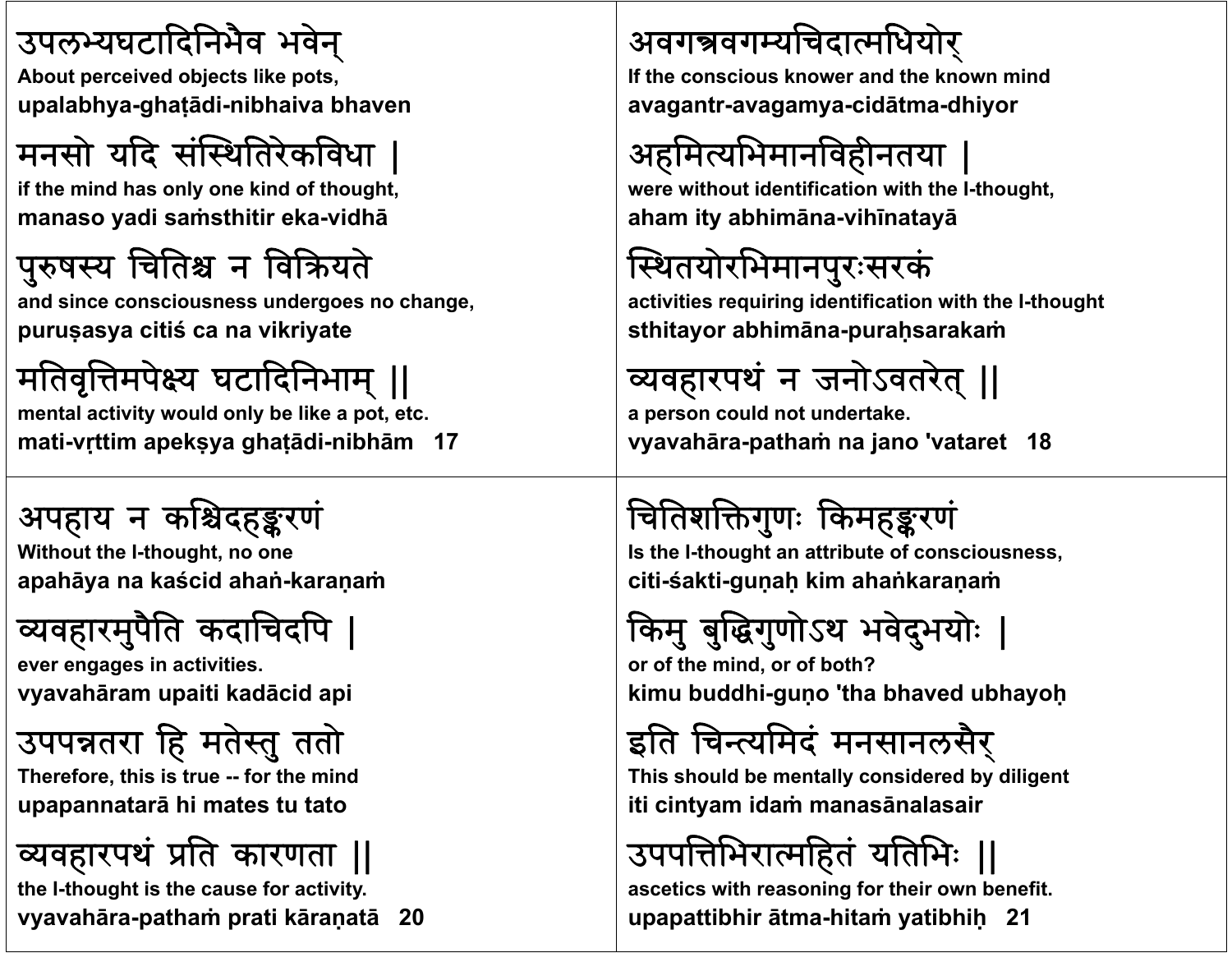### मनसा पुरुषः पुरुषेण मनो

**C i ith i d i d ith i Consciousness with mind, mind with consciousness, manasā puruṣaḥ puruṣeṇ<sup>a</sup> mano**

#### नभसा मुसलं मुसलेन नभ |

**sti k ith ith ti k tick with space, space with stick - nabhasā musalaṁ musalena nabhaḥ**

# न हि योगवियोगमुपैति कुतो

there is neither association nor disassociation. Why? **na hi yoga-viyogam upaiti kuto**

### ऽवयवित्वनिराकरणादमुतः ||

**Because both (consciousness and space) have no parts. 'vayavitva-nirākaraṇād amutaḥ 27**

उपलभ्यमहङ्करणं भवत **Th I e-th ht b i d thought can be perceived, upalabhyam ahaṅkaraṇaṁ bhavituṁ**

# क्षमते दृशिरूपगुणो न यतः

**so it t b tt ib t f i it cannot be an attribute of consciousness. kṣamate dṛśi-rūpa-guṇ<sup>o</sup> na yataḥ**

### विषयाकृतिरञ्जितधीगुणवद्

Therefore, like an object-thought is an attribute of the mind, **viṣayākṛtir añjita-dhī-guṇavad**

### विषयत्वमहङ्करणस्य ततः ॥

**so too, the I-thought is an object. viṣayatvam ahaṅ-karaṇasya tataḥ 33**

### <sup>न</sup> ह सावयव वगतावयवरै्

**A bl ith th An assemblage with the partless, na hi sāvayavaṁ vigatāvayavair**

## विगतावयवं च न सावयवैः

**the partless with bl an assemblage - vigatāvayavaṁ ca na <sup>s</sup>āvayavaiḥ**

## उपयाति युजामिति दृष्टमिदं

**such ii i an association is never seen.upayāti yujā<sup>m</sup> iti dṛṣṭam idaṁ**

## यत एवमतः स्थितमुक्तमदः ||

**Since this is so, what was said remains true. yata evam ataḥ sthitam uktam adaḥ 29**

## विषयप्रकृतिं प्रतिपन्नवतीं

**Perceiving both object-thoughts viṣaya-prakṛtiṁ pratipannavatīṁ**

# मतिवृत्तिमहङ्करणं च मतेः |

**and th I e-th ht f th i d thought of the mind, mati-vṛttim ahaṅkaraṇaṁ ca mateḥ**

#### उभय ٠ <sup>.</sup> परिपश्यति योऽविकृतः

**seei b h ih d i h ing both without undergoing change, ubhayaṁ paripaśyati yo 'vikṛtaḥ**

# परमात्मसदुक्तिरसौ पुरुषः ||

**that is consciousness, called paramatma sat. paramātma-sad-uktir asau puruṣaḥ 34**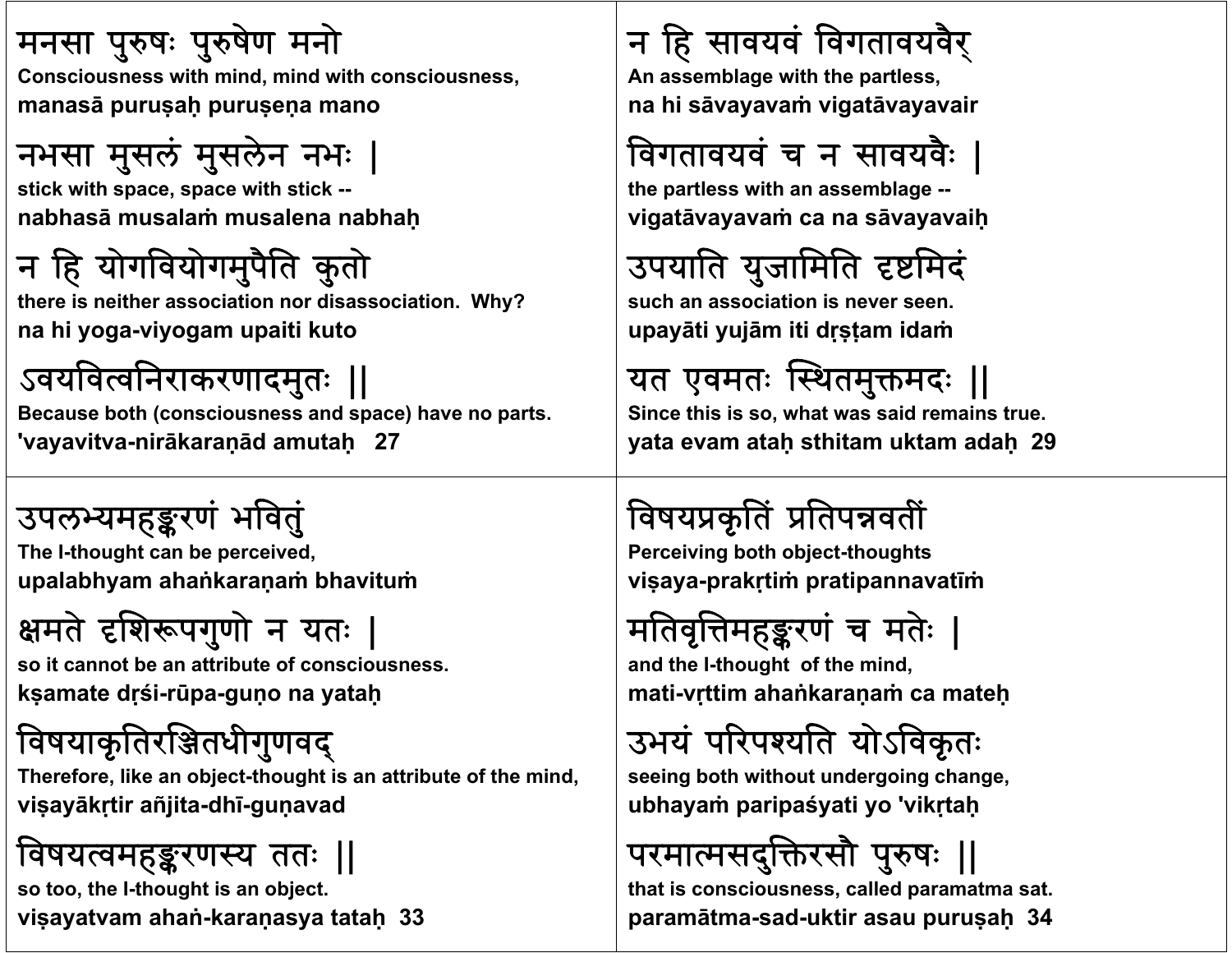#### ननु देहभूदेष कथं भवता-Q: But how can this indweller of the body **nanu dehabhṛd <sup>e</sup>ṣ<sup>a</sup> kathaṁ bhavatā-**

# भिहितः परमात्मसदुक्तिरिति

**be paramatma sat as you said? bhihitaḥ paramātma-sad-uktir iti**

### न विरुद्धमवादिषमेतमहं

**A Wh I id i i A: What I said is not incorrect na viruddham avādiṣam etam ahaṁ**

#### श्रुतिरप्यमुमर्थमुवाच यतः || **because scripture says the same.**

**śrutir apy amum artham uvāca yataḥ 35**

### वदन नयन च तथा वण

**Al h i ht h i Also, speech, sight, hearing, vadanaṁ nayanaṁ ca tathā śravaṇaṁ**

### मन एव <sup>च</sup> येन मत सततम | ्

**and i d l f ti b f it d mind always function because of it. mana ēva ca yena mataṁ satatam**

### अवगछ तदेव पद परम

**Y h ld d d h b l li You should understand that absolute reality. avagaccha tad eva padaṁ paramaṁ**

त्वामात श्रुतिरीक्षितुरुक्तवती || **Thus scripture says to the inquirer. tvam iti śrutir īkṣitur uktavatī 38**

### यदनयुदत वदनने सदा

**It b tt d b h It can never be uttered by speech, yad anabhyuditaṁ vadanena sadā**

### नयनेन च पश्यति यन्न सदा |

**nor seen b th f i ht by the power of sight, nayanena ca paśyati yan na sadā**

### श्रवणेन च यन्न शृणोति सदा

**nor h d ih h fh i heard with the power of hearing, śravaṇena ca yan na śṛṇoti sadā**

### मनसापि च यन्मनुते न सदा ।।

**nor conceived of by the mind. manasāpi ca yan manute na sadā 37**

### नभसोऽवयवो विकृतिश्च यथा

**N ith t difi ti f Neither a part or modification of space nabhaso 'vayavo vikṛtiś ca yathā**

## घटिकादिनभो न भवेत्तु तथा |

**i t s po -space, et I th c. In the same way, ghaṭikādi-nabhō na bhavet tu tathā**

### परमान एष <sup>न</sup> चावयवाे

**neih f t er a part of paramatma paramātmana <sup>e</sup>ṣ<sup>a</sup> na <sup>c</sup>āvayavo**

## विकृतिश्च शरीरभृदित्यमृषा ॥

**nor a modification is the embodied self. Thus it is correct.vikṛtiś ca śarīrabhṛd ity amṛṣā 40**